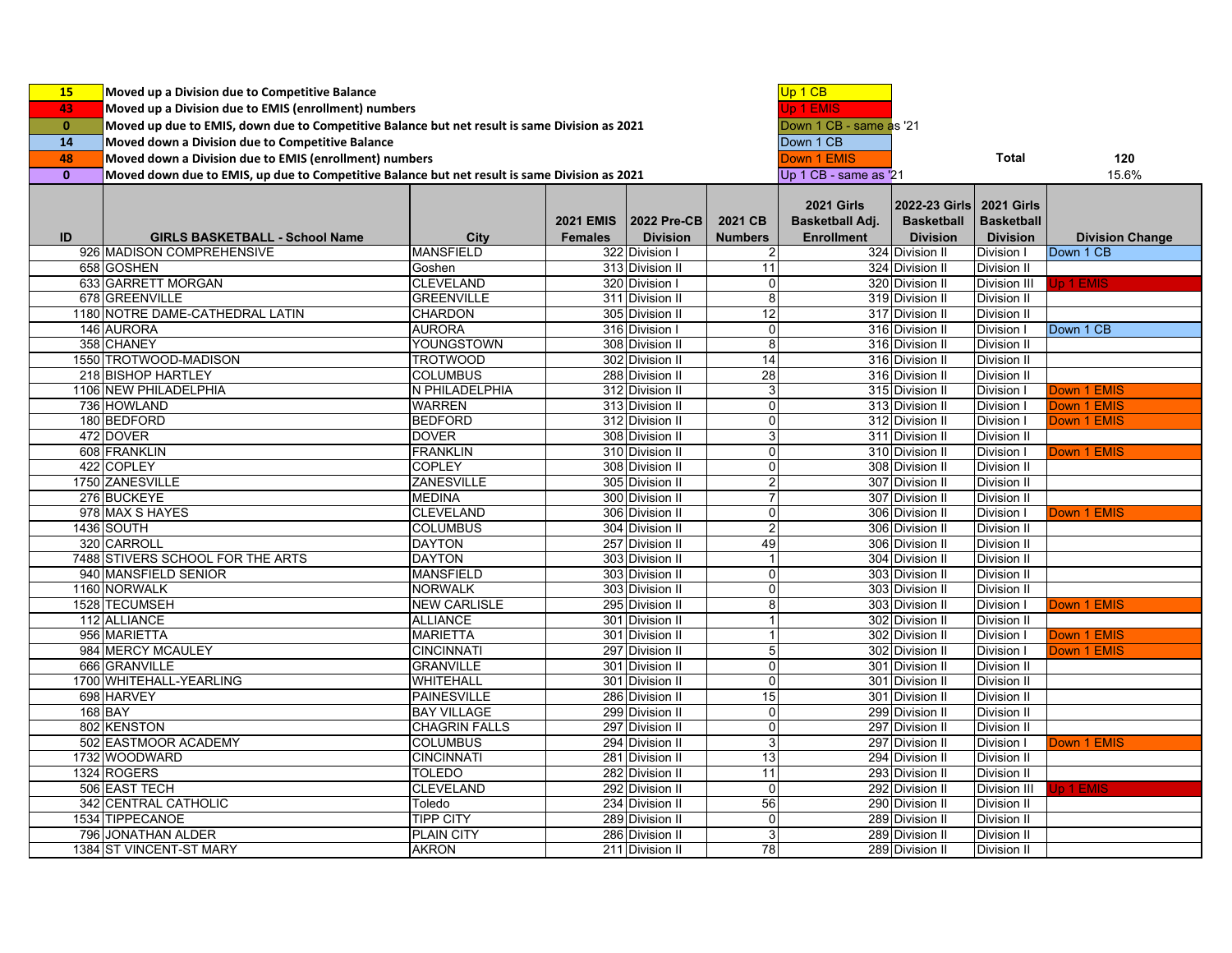| 1398 SCOTT                                | TOLEDO                | 288 Division II  | $\overline{0}$          | 288 Division II | Division II        |                        |
|-------------------------------------------|-----------------------|------------------|-------------------------|-----------------|--------------------|------------------------|
| 390 CLOVERLEAF                            | LODI                  | 287 Division II  | $\overline{0}$          | 287 Division II | Division II        |                        |
| 464 DEFIANCE                              | <b>DEFIANCE</b>       | 280 Division II  | $\overline{7}$          | 287 Division II | Division II        |                        |
| 702 HAWKEN                                | <b>GATES MILLS</b>    | 230 Division II  | 56                      | 286 Division II | Division II        |                        |
| 686 HAMILTON TOWNSHIP                     | <b>COLUMBUS</b>       | 283 Division II  | $\overline{2}$          | 285 Division II | Division II        |                        |
| 526 ELIDA                                 | <b>ELIDA</b>          | 282 Division II  | 3                       | 285 Division II | Division II        |                        |
| 1412 SHAWNEE                              | <b>LIMA</b>           | 276 Division II  | $\overline{9}$          | 285 Division II | Division II        |                        |
| 212 BEXLEY                                | <b>COLUMBUS</b>       | 284 Division II  | $\mathbf 0$             | 284 Division II | Division II        |                        |
| 1022 MIAMI TRACE                          | <b>WASHINGTON CH</b>  | 279 Division II  | $\overline{\mathbf{A}}$ | 283 Division II | Division II        |                        |
| 742 HUGHES                                | <b>CINCINNATI</b>     | 274 Division II  | 9                       | 283 Division II | Division II        |                        |
| 1524 TAYLOR                               | <b>CLEVES</b>         | 253 Division II  | 29                      | 282 Division II | Division II        |                        |
| 330 CELINA                                | <b>CELINA</b>         | 281 Division II  | $\Omega$                | 281 Division II | Division II        |                        |
| 634 GENEVA                                | <b>GENEVA</b>         | 271 Division II  | 9                       | 280 Division II | Division II        |                        |
| 880 LINCOLN WEST SCHOOL OF GLOBAL STUDIES | <b>CLEVELAND</b>      | 275 Division II  | $\boldsymbol{\Delta}$   | 279 Division II | <b>Division II</b> |                        |
| 1224 PADUA FRANCISCAN                     | <b>PARMA</b>          | 265 Division II  | 14                      | 279 Division II | Division II        |                        |
| <b>1410 SHAW</b>                          | <b>EAST CLEVELAND</b> | 251 Division II  | $\overline{28}$         | 279 Division II | <b>Division II</b> |                        |
| 186 BEECHCROFT                            | <b>COLUMBUS</b>       | 270 Division II  | 8                       | 278 Division II | Division II        |                        |
| 304 CANFIELD                              | CANFIELD              | 275 Division II  | $\Omega$                | 275 Division II | Division I         | Down 1 EMIS            |
| 718 HILLSBORO                             | <b>HILLSBORO</b>      | 275 Division II  | $\overline{0}$          | 275 Division II | Division II        |                        |
| 1522 TALLMADGE                            | <b>TALLMADGE</b>      | 275 Division II  | $\Omega$                | 275 Division II | Division II        |                        |
| 1714 WILMINGTON                           | <b>WILMINGTON</b>     | 274 Division II  | $\overline{1}$          | 275 Division II | Division I         | Down 1 EMIS            |
| 1420 SHERIDAN                             | THORNVILLE            | 267 Division II  | $\overline{7}$          | 274 Division II | Division II        |                        |
| <b>483 EAST</b>                           | YOUNGSTOWN            | 265 Division II  | $\overline{7}$          | 272 Division II | Division II        |                        |
| 856 LEXINGTON                             | LEXINGTON             | 270 Division II  | 1                       | 271 Division II | <b>Division II</b> |                        |
| 1568 UNIOTO                               | <b>CHILLICOTHE</b>    | 259 Division II  | 12                      | 271 Division II | Division II        |                        |
| 1488 STEUBENVILLE                         | <b>STEUBENVILLE</b>   | 269 Division II  | $\mathbf{1}$            | 270 Division II | Division II        |                        |
| 274 BUCHTEL                               | <b>AKRON</b>          | 264 Division II  | 3                       | 267 Division II | Division II        |                        |
| 976 MAUMEE                                | <b>MAUMEE</b>         | 265 Division II  | 1                       | 266 Division II | Division II        |                        |
| 232 BLOOM-CARROLL                         | CARROLL               | 259 Division II  | $\overline{7}$          | 266 Division II | Division II        |                        |
| 188 BELLEFONTAINE                         | <b>BELLEFONTAINE</b>  | 263 Division II  | $\overline{1}$          | 264 Division II | Division II        |                        |
| 762 JACKSON                               | <b>JACKSON</b>        | 260 Division II  | $\overline{4}$          | 264 Division II | <b>Division II</b> |                        |
| 642 GILMOUR ACADEMY                       | <b>GATES MILLS</b>    | 173 Division III | 91                      | 264 Division II | Division II        | Up 1 CB - same as 2021 |
| 1596 VAN WERT                             | <b>VAN WERT</b>       | 260 Division II  | $\mathbf{1}$            | 261 Division II | <b>Division II</b> |                        |
| 392 CLYDE                                 | <b>CLYDE</b>          | 253 Division II  | 8                       | 261 Division II | Division II        |                        |
| 1158 NORTON                               | <b>NORTON</b>         | 256 Division II  | $\overline{4}$          | 260 Division II | Division II        |                        |
| 788 JOHN GLENN                            | <b>NEW CONCORD</b>    | 257 Division II  | $\overline{c}$          | 259 Division II | Division II        |                        |
| 286 BUCKEYE VALLEY                        | <b>DELAWARE</b>       | 255 Division II  | $\mathbf{1}$            | 256 Division II | Division II        |                        |
| 144 ATHENS                                | <b>THE PLAINS</b>     | 252 Division II  | $\overline{4}$          | 256 Division II | Division II        |                        |
| 272 BRYAN                                 | <b>BRYAN</b>          | 246 Division II  | $\overline{10}$         | 256 Division II | Division II        |                        |
| 161 BARD HIGH SCHOOL EARLY COLLEGE        | Cleveland             | 252 Division II  | $\overline{c}$          | 254 Division II | Division II        |                        |
| 892 LONDON                                | LONDON                | 244 Division II  | 8                       | 252 Division II | Division II        |                        |
| 1618 WARREN                               | <b>VINCENT</b>        | 248 Division II  | $\overline{3}$          | 251 Division II | <b>Division II</b> |                        |
| 158 BADIN                                 | <b>HAMILTON</b>       | 230 Division II  | $\overline{21}$         | 251 Division II | Division II        |                        |
| 1678 WEST GEAUGA                          | CHESTERLAND           | 241 Division II  | 9                       | 250 Division II | Division II        |                        |
| 10037 CRISTO REY COLUMBUS                 | Columbus              | 230 Division II  | 18                      | 248 Division II | Division II        |                        |
| 1322 ROGER BACON                          | ST BERNARD            | 213 Division II  | 35                      | 248 Division II | Division II        |                        |
| 164 BATAVIA                               | <b>BATAVIA</b>        | 241 Division II  | 6                       | 247 Division II | Division II        |                        |
| 1472 SPRINGFIELD                          | <b>AKRON</b>          | 245 Division II  | $\overline{1}$          | 246 Division II | Division II        |                        |
| 370 CIRCLEVILLE                           | <b>CIRCLEVILLE</b>    | 238 Division II  | 8                       | 246 Division II | Division II        |                        |
| 870 LICKING VALLEY                        | <b>NEWARK</b>         | 245 Division II  | $\Omega$                | 245 Division II | Division II        |                        |
| 964 MARLINGTON                            | <b>ALLIANCE</b>       | 244 Division II  | $\vert$ 1               | 245 Division II | <b>Division II</b> |                        |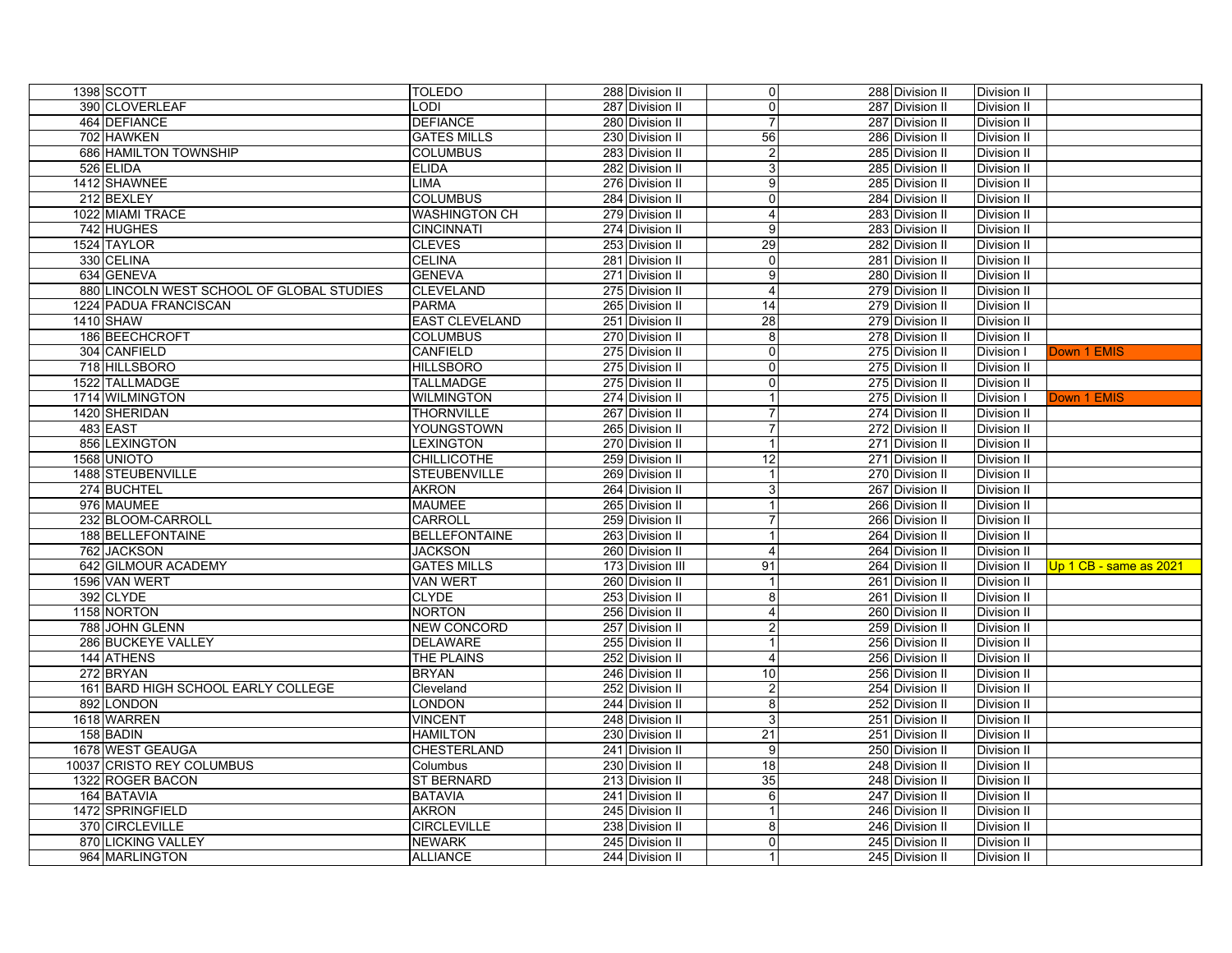| 1626 WASHINGTON                        | WASHINGTON C.H.       | 244 Division II  | $\mathbf{1}$            | 245 Division II | Division II         |                          |
|----------------------------------------|-----------------------|------------------|-------------------------|-----------------|---------------------|--------------------------|
| 554 FAIRFIELD UNION                    | <b>LANCASTER</b>      | 240 Division II  | 5                       | 245 Division II | <b>Division II</b>  |                          |
| 1496 STREETSBORO                       | <b>STREETSBORO</b>    | 243 Division II  |                         | 244 Division II | Division II         |                          |
| 1108 NEW RICHMOND                      | <b>NEW RICHMOND</b>   | 241 Division II  | 3                       | 244 Division II | Division II         |                          |
| 1281 RAVENNA                           | Ravenna               | 235 Division II  | 9                       | 244 Division II | Division II         |                          |
| 1206 ONTARIO                           | <b>ONTARIO</b>        | 240 Division II  | $\overline{\mathbf{c}}$ | 242 Division II | Division II         |                          |
| 738 HUBBARD                            | <b>HUBBARD</b>        | 239 Division II  | 3                       | 242 Division II | Division II         |                          |
| 752 INDIAN HILL                        | <b>CINCINNATI</b>     | 240 Division II  | 0                       | 240 Division II | Division II         |                          |
| 914 LUTHERAN WEST                      | <b>ROCKY RIVER</b>    | 191 Division II  | 49                      | 240 Division II | Division II         |                          |
| 751 INDIAN CREEK                       | <b>WINTERSVILLE</b>   | 239 Division II  | 0                       | 239 Division II | Division II         |                          |
| 994 NILES MC KINLEY                    | <b>NILES</b>          | 232 Division II  | $\overline{7}$          | 239 Division II | Division II         |                          |
| 1724 WOODRIDGE                         | <b>PENINSULA</b>      | 237 Division II  |                         | 238 Division II | Division II         |                          |
| 912 LUTHERAN EAST                      | <b>CLEVELAND HTS</b>  | 140 Division III | 98                      | 238 Division II | Division II         | Up 1 CB - same as 2021   |
| 1416 SHELBY                            | Shelby                | 235 Division II  | $\overline{2}$          | 237 Division II | <b>Division II</b>  |                          |
| 1375 ST MARTIN de PORRES               | Cleveland             | 188 Division II  | 49                      | 237 Division II | Division II         |                          |
| 1680 WEST HOLMES                       | <b>MILLERSBURG</b>    | 234 Division II  | $\overline{2}$          | 236 Division II | Division II         |                          |
| 174 BEAUMONT SCHOOL                    | CLEVELAND HTS.        | 215 Division II  | 21                      | 236 Division II | Division II         |                          |
| 300 CAMBRIDGE                          | <b>CAMBRIDGE</b>      | 233 Division II  | $\Omega$                | 233 Division II | Division III        | <b>Up 1 EMIS</b>         |
| 1190 OAKWOOD                           | <b>DAYTON</b>         | 233 Division II  | $\Omega$                | 233 Division II | Division II         |                          |
| 1046 MINERVA                           | <b>MINERVA</b>        | 222 Division II  | 11                      | 233 Division II | Division II         |                          |
| 448 CUYAHOGA VALLEY CHRISTIAN ACADEMY  | <b>CUYAHOGA FALLS</b> | 198 Division II  | 35                      | 233 Division II | Division II         |                          |
| 384 CLEVELAND CENTRAL CATHOLIC         | CLEVELAND             | 184 Division III | 49                      | 233 Division II | Division II         | $Up 1 CB - same as 2021$ |
| 1744 WYOMING                           | <b>CINCINNATI</b>     | 232 Division II  | $\mathbf 0$             | 232 Division II | Division II         |                          |
| 988 MC CLAIN                           | <b>GREENFIELD</b>     | 231 Division II  |                         | 232 Division II | <b>Division II</b>  |                          |
| 1314 RIVER VALLEY                      | CALEDONIA             | 220 Division II  | 9                       | 229 Division II | Division II         |                          |
| 301 CAMPUS INTERNATIONAL               | Cleveland             | 217 Division II  | 12                      | 229 Division II | Division III        | Jp 1 EMIS                |
| 1012 ST MARYS MEMORIAL                 | <b>ST MARYS</b>       | 228 Division II  | $\Omega$                | 228 Division II | Division II         |                          |
| 1604 VINTON COUNTY                     | <b>MC ARTHUR</b>      | 228 Division II  | $\Omega$                | 228 Division II | <b>Division II</b>  |                          |
| 1162 NORTHWEST                         | <b>CANAL FULTON</b>   | 225 Division II  | 3                       | 228 Division II | Division II         |                          |
| 322 CARROLLTON                         | CARROLLTON            | 219 Division II  | 9                       | 228 Division II | Division II         |                          |
| 1578 URBANA                            | <b>URBANA</b>         | 220 Division II  | $\overline{7}$          | 227 Division II | <b>Division II</b>  |                          |
| 346 CHAGRIN FALLS                      | <b>CHAGRIN FALLS</b>  | 226 Division II  | $\overline{0}$          | 226 Division II | Division II         |                          |
| 1392 SALEM                             | Salem                 | 223 Division II  | $\overline{c}$          | 225 Division II | Division II         |                          |
| 706 HEATH                              | <b>HEATH</b>          | 221 Division II  | 3                       | 224 Division II | Division II         |                          |
| 1332 ROSSFORD                          | Rossford              | 215 Division II  | 9                       | 224 Division II | Division II         |                          |
| 1266 PORT CLINTON                      | PORT CLINTON          | 208 Division II  | 15                      | 223 Division II | Division II         |                          |
| 510 EATON                              | <b>EATON</b>          | 220 Division II  | $\mathbf{1}$            | 221 Division II | Division II         |                          |
| 1598 VERMILION                         | <b>VERMILION</b>      | 219 Division II  | $\overline{1}$          | 220 Division II | Division II         |                          |
| 534 ELYRIA CATHOLIC                    | <b>ELYRIA</b>         | 178 Division III | 42                      | 220 Division II | Division III        | Up 1 CB                  |
| 166 BATH                               | <b>LIMA</b>           | 219 Division II  | 0                       | 219 Division II | Division II         |                          |
| 1208 ORANGE                            | <b>PEPPER PIKE</b>    | 218 Division II  | $\mathbf{1}$            | 219 Division II | Division II         |                          |
| 514 EDGEWOOD                           | <b>ASHTABULA</b>      | 215 Division II  | 3                       | 218 Division II | <b>Division II</b>  |                          |
| 428 COVENTRY                           | <b>AKRON</b>          | 213 Division II  | 5                       | 218 Division II | Division II         |                          |
| 1316 RIVER VIEW                        | <b>WARSAW</b>         | 215 Division II  | $\mathbf{1}$            | 216 Division II | Division II         |                          |
| 1421 SHRODER                           | <b>CINCINNATI</b>     | 213 Division II  | 3                       | 216 Division II | Division II         |                          |
| 369 CINCINNATI HILLS CHRISTIAN ACADEMY | <b>CINCINNATI</b>     | 167 Division III | 49                      | 216 Division II | <b>Division III</b> | Up 1 CB                  |
| 728 HOLY NAME                          | PARMA HEIGHTS         | 211 Division II  | 4                       | 215 Division II | Division II         |                          |
| 1240 PERKINS                           | <b>SANDUSKY</b>       | 206 Division II  | 9                       | 215 Division II | Division II         |                          |
| 652 GLENVILLE                          | CLEVELAND             | 213 Division II  | $\mathbf{1}$            | 214 Division II | Division II         |                          |
| 806 KENTON RIDGE                       | SPRINGFIELD           | 206 Division II  | 8                       | 214 Division II | Division II         |                          |
| 712 HIGHLAND                           | <b>MARENGO</b>        | 213 Division II  | $\overline{0}$          | 213 Division II | <b>Division II</b>  |                          |
|                                        |                       |                  |                         |                 |                     |                          |